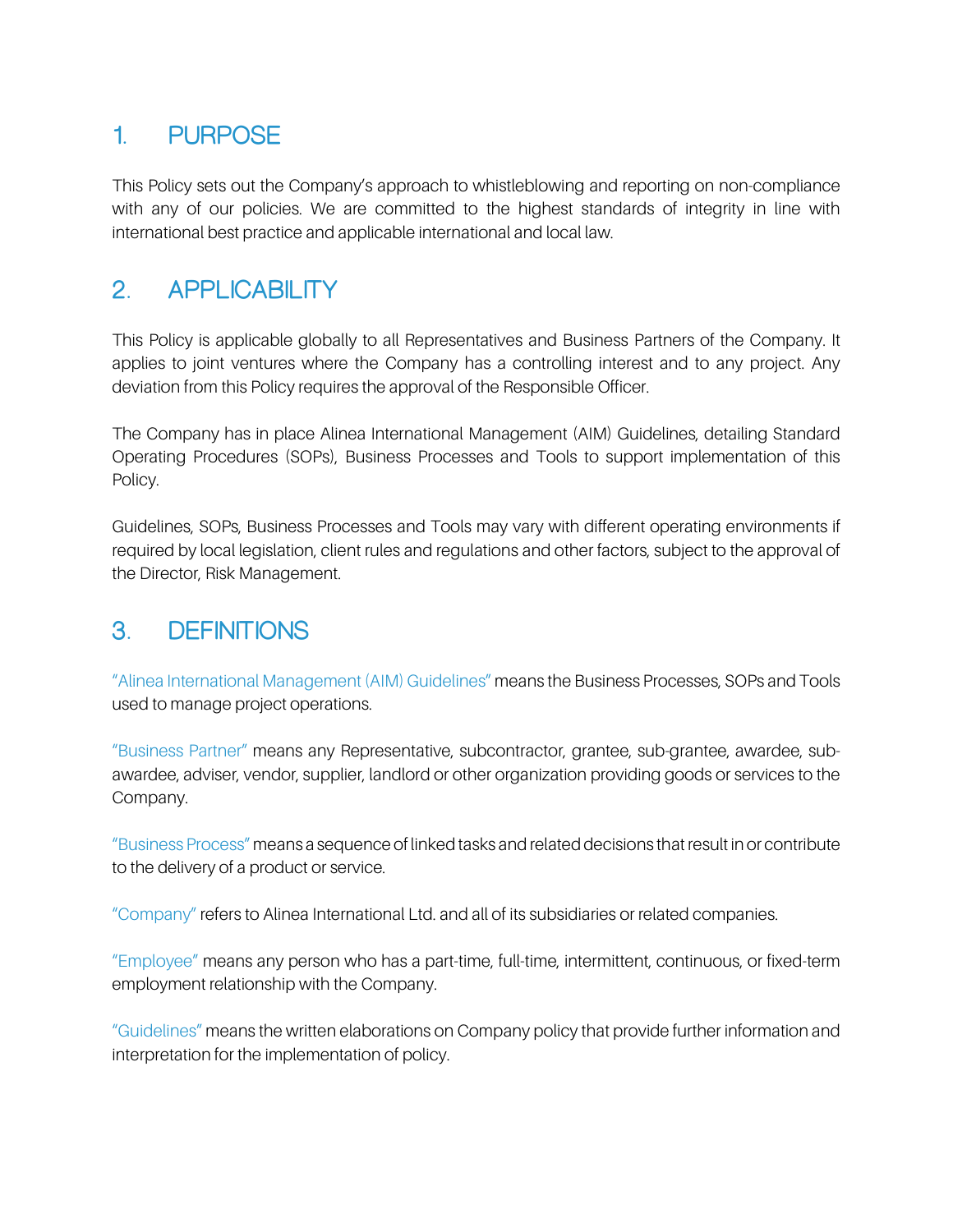"Representative" means an Employee or any person who has an independent individual contractual relationship with the Company, whether as a contractor, consultant or agent of the company. This includes non-executive directors of the board.

"Responsible Officer" means the Representative who is accountable for execution of the Company policy.

"Risk" means an uncertain event that has the potential have an effect upon a desired outcome.

"Standard Operating Procedures" or "SOPs" are the detailed written descriptions of Business Processes that aim to ensure consistency and quality in process execution.

"Tool" means templates, forms, charts, informational and any other material prescribed for use in conjunction with an element of a Policy, Guideline, Business Process and SOPs.

"Whistleblower" means a person who exposes information about an activity within Alinea's operations that is deemed illegal, unethical, or not correct.

# **4. POLICY OBJECTIVES**

Alinea's Whistleblower Policy provides guidance to Alinea Representatives, and Business Partners on how to deal with known or suspected improper conduct.

The Policy objectives are to:

- create awareness of the Policy and available Whistleblower protections;
- act as a reference guide to potential Whistleblowers wishing to make a disclosure;
- define the structure of the Whistleblower system, including reporting and investigation procedures, Whistleblower protections, and confidentiality, among others;
- improve the communication and transparency in the processes associated with whistleblowing and assure protection against derogatory consequences, namely reprisals and detrimental action;
- complement the current communication channels between Representatives and Business Partners and hierarchical channels flowing to the President and Management Committee; and
- provide guidance to all parties involved in either whistleblowing or Whistleblower protection.

#### 4.1 Confidentiality and Non-Retaliation

Maintaining confidentiality is crucial to ensure reprisals are not made against a Whistleblower. Alinea is committed to safeguarding the identity of any Whistleblower and to protecting the Whistleblower against detrimental action taken in reprisal for allegations of suspected improper conduct or mismanagement of organizational resources.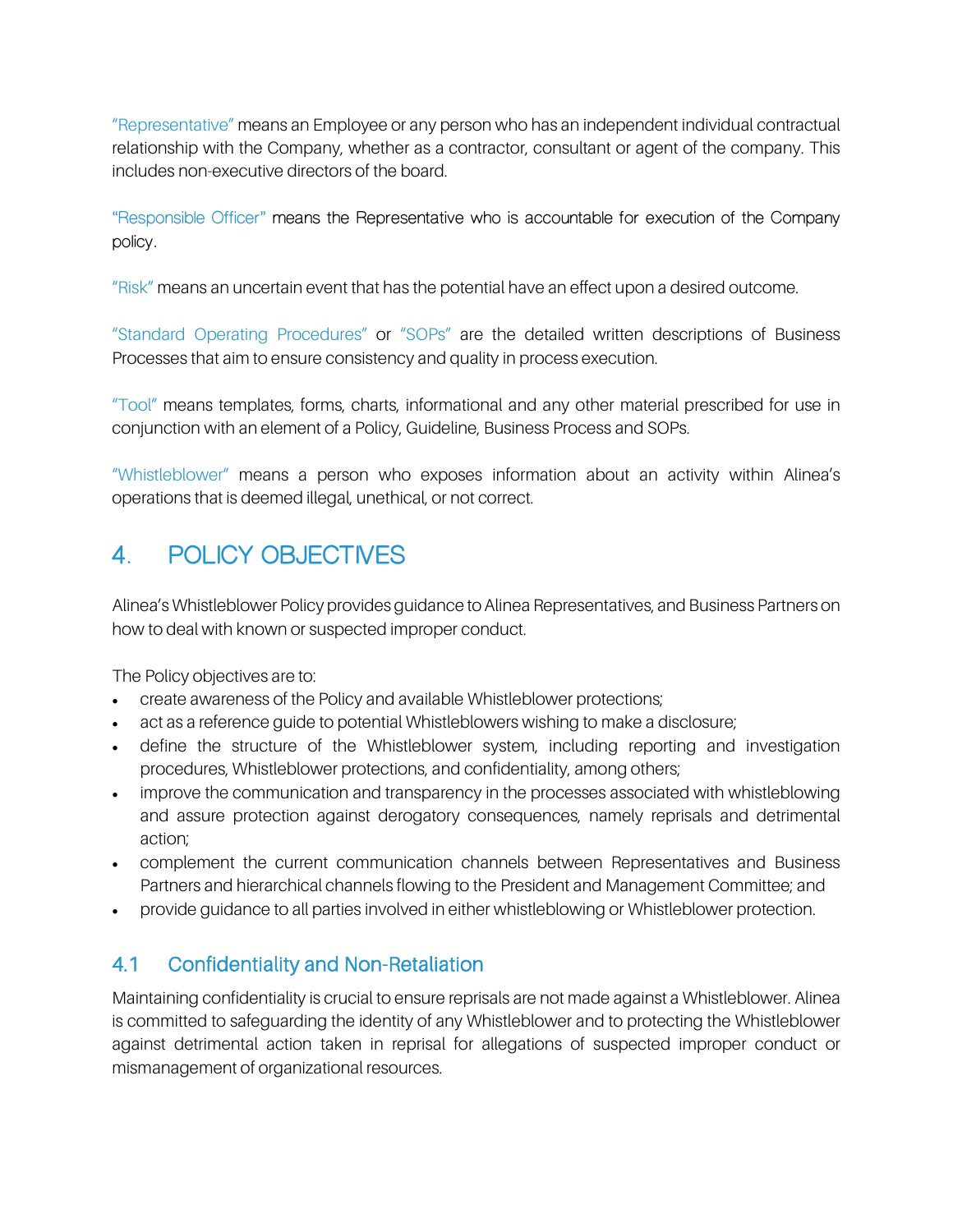The Director, Risk Management and the Management Committee are responsible for ensuring Whistleblowers are protected from direct and indirect detrimental action, and that the culture of the workplace is supportive of suspected allegations being made. Any Employee who retaliates against someone who has reported a violation in good faith is subject to disciplinary action, up to and including termination of employment.

#### 4.2 Scope

Alinea requires all Representatives and Business Partners to observe high standards of business and personal ethics in the conduct of their duties and responsibilities. The Whistleblower Policy covers both internal and external whistleblowing, and establishes the controls and procedures for dealing with allegations of malpractice, fraud and violations of our Code of Conduct and/or laws or regulations applicable to the countries in which we operate.

Any allegations of known or suspected improper conduct or mismanagement of organizational resources will be dealt with in accordance with this Policy, and reasonable steps will be taken to protect those who come forward with allegations.

This Policy is intended to encourage Representatives and Business Partners to report known or suspected improper conduct or mismanagement of organizational resources and to enable Alinea to address and correct inappropriate action.

## **5. DUTY TO COMPLY**

It is the responsibility of all Representatives and Business Partners of the Company to fully comply with the Policy. Failure to comply may be subject to disciplinary action including contract termination, contract non-renewal or other appropriate action.

## **6. REPORTING**

Alinea recognizes the value of transparency and accountability in our administrative and management practices and we support the making of disclosures that reveal improper conduct or mismanagement of organizational resources.

Reporting procedures are detailed in the Risk Management Guidelines.

Hotline posters are displayed at all Company and project offices. Messages received from whistleblowers and complainants may cover a range of areas from alleged fraud and complaints about service (whistleblowers) to complaints about sexual abuse, exploitation or harassment. These messages may include specific details or may be very general in nature. All communications from whistleblowers and safeguarding complainants are reviewed by the Director, Risk Management.